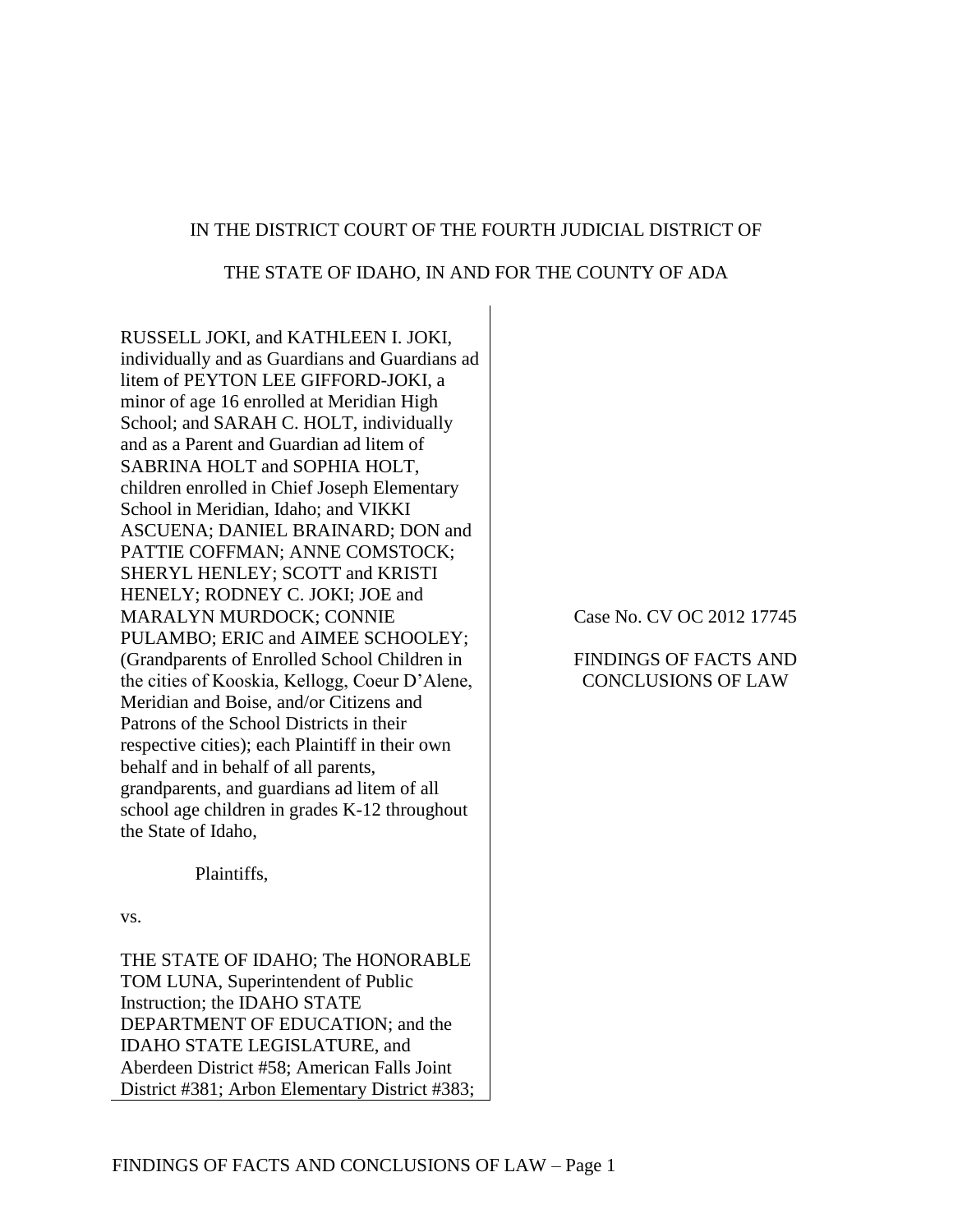Avery District #394; Basin District #72; Bear Lake County District #33; Blackfoot District #55; Blaine County District #61; Bliss District #234; Boise District #1; Bonneville Joint District #93; Boundary County District #101; Bruneau-Grand View Joint District #365; Buhl Joint District #412; Butte County District #111; Caldwell District #132; Camas County District #121; Cambridge #432; Cascade District #422; Cassia District #151; Castleford District #417; Challis District #181; Clark County District #161; Coeur D'Alene District #271; Cottonwood Joint District #242; Council District #13; Culdesac District #342; Dietrich District #314; Emmett District #221; Filer District #59; Freemont County Joint District #215; Fruitland District #373; Garden Valley District #71; Genesse District #282; Glenns Ferry District #192; Gooding Joint District #231; Grace Joint School District #148; Hagerman School District #233; Heritage Community Charter School District #481; Homedale Joint District #370; Highland School District #305; Horseshoe Bend School District #73; Idaho Falls District #91; Jefferson County Joint District #251; Jerome Joint District #261; Kamiah Joint District #304; Kellogg Joint District #391; Kendrick District #283; Kimberly District #414; Kootenai District #274; Kuna Joint District #3; Lake Pend Oreille District #84; Lakeland District #272; Lapwai District #341; Lewiston District #340; Mackay District #182; Madison District #321; Marsh Valley District #21; Marsing District #363; McCall-Donnelly District #421; Meadows Valley District #11; Melba Joint District #136; Meridian Joint District #2; Middleton District #134; Midvale District #433; Minidoka County Joint District #331; Moscow District #281; Mountain Home District #193; Mountain View District #244; Mullan District #392; Murtaugh District #418; Nampa District #131; New Plymouth School District #372; Nezperce District #302; North Gem District #149; Notus District #135; Oneida County District #351; Orofino Joint District #171; Parma District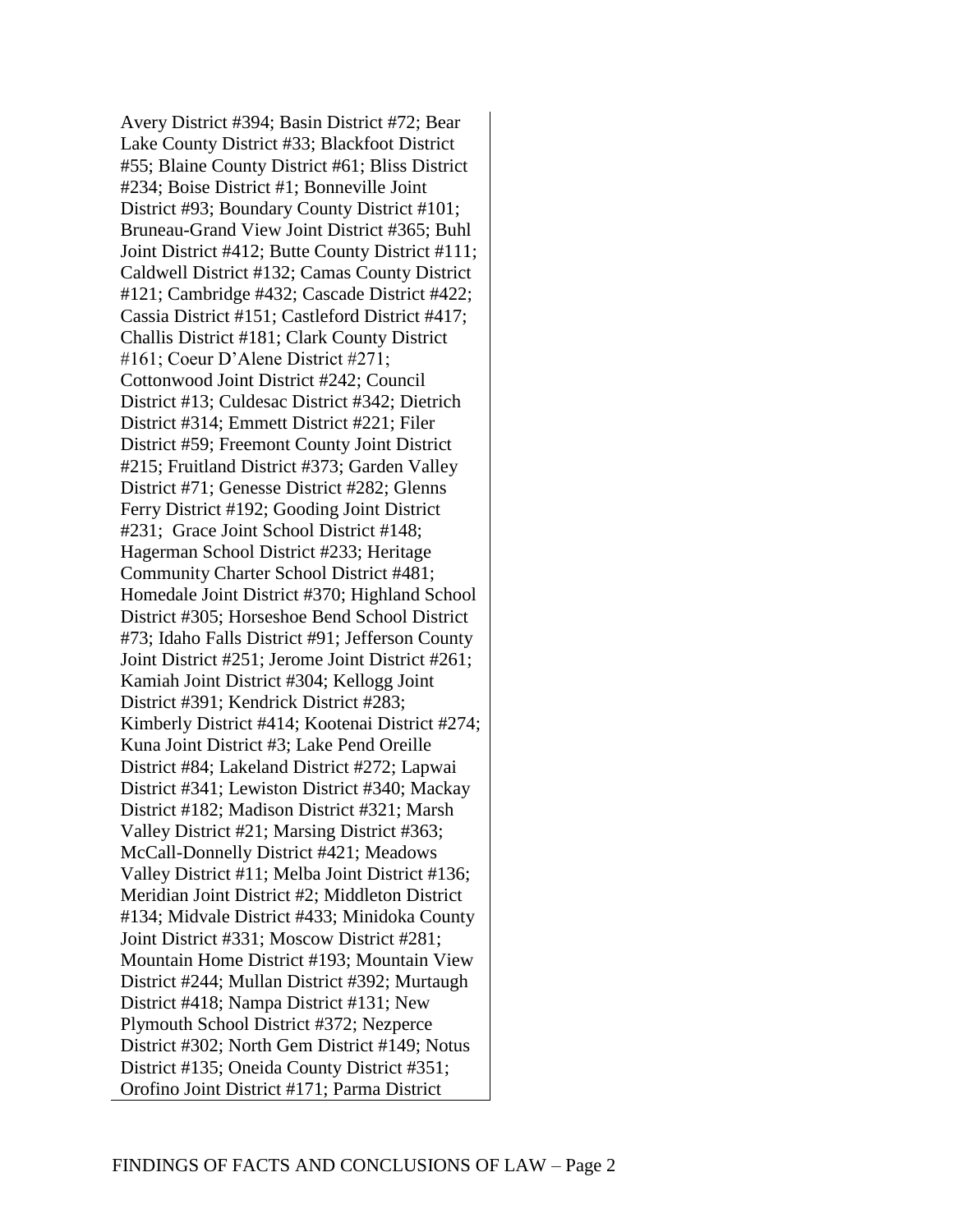#137; Payette Joint District #371; Pleasant Valley School District #364; Plummer-Worley Joint District #44; Pocatello/Chubbuck District #25; Post Falls District #273; Potlatch District #285; Prairie Elementary District #191; Preston Joint District #201; Richfield District #316; Ririe Joint District #252; Rockland District #382; St Maries Joint District #41; Salmon District #291; Salmon River Joint District #243; Shelley Joint District #60; Shoshone Joint District #312; Shoshone-Bannock Joint District #537; Snake River District #52; Soda Springs Joint District #150; South Lemhi School District #292; Sugar-Salem School District #322; Swan Valley District #92; Teton County District #401; Troy District #287; Twin Falls District #411; Valley District #262; Vallivue District #139; Wallace District #393; Weiser District #431; Wendall District #232; West Bonner County District #83; West Jefferson District #253; West Side District #202; Whitepine Joint District #288; Wilder District #133;

Defendants.

 $\overline{a}$ 

This matter came before the Court for court trial on September 30, 2015. The sole remaining Plaintiffs are Russell and Kathleen Joki, guardians of Meridian High School student Peyton Lee Gifford-Joki; and Sarah Holt, parent of Chief Joseph Elementary students Sabrina and Sophia Holt. The sole remaining defendant is Meridian Joint District  $#2<sup>1</sup>$  Plaintiffs requested and were granted the opportunity to file amended Proposed Findings of Fact and Conclusions of Law in lieu of closing argument. Defendant waved closing argument and elected to stand on its original Proposed Findings of Fact and Conclusions of Law. Plaintiffs have submitted the amended proposed Findings. The matter is now ripe for decision.

<sup>&</sup>lt;sup>1</sup> Meridian School District  $#2$  is now known as the West Ada School District. The name change occurred at some point during the pendency of this case. No motion has been made to amend the caption and, for the sake of continuity in terminology used throughout the case, the Court will continue to refer to this Defendant as the Meridian School District.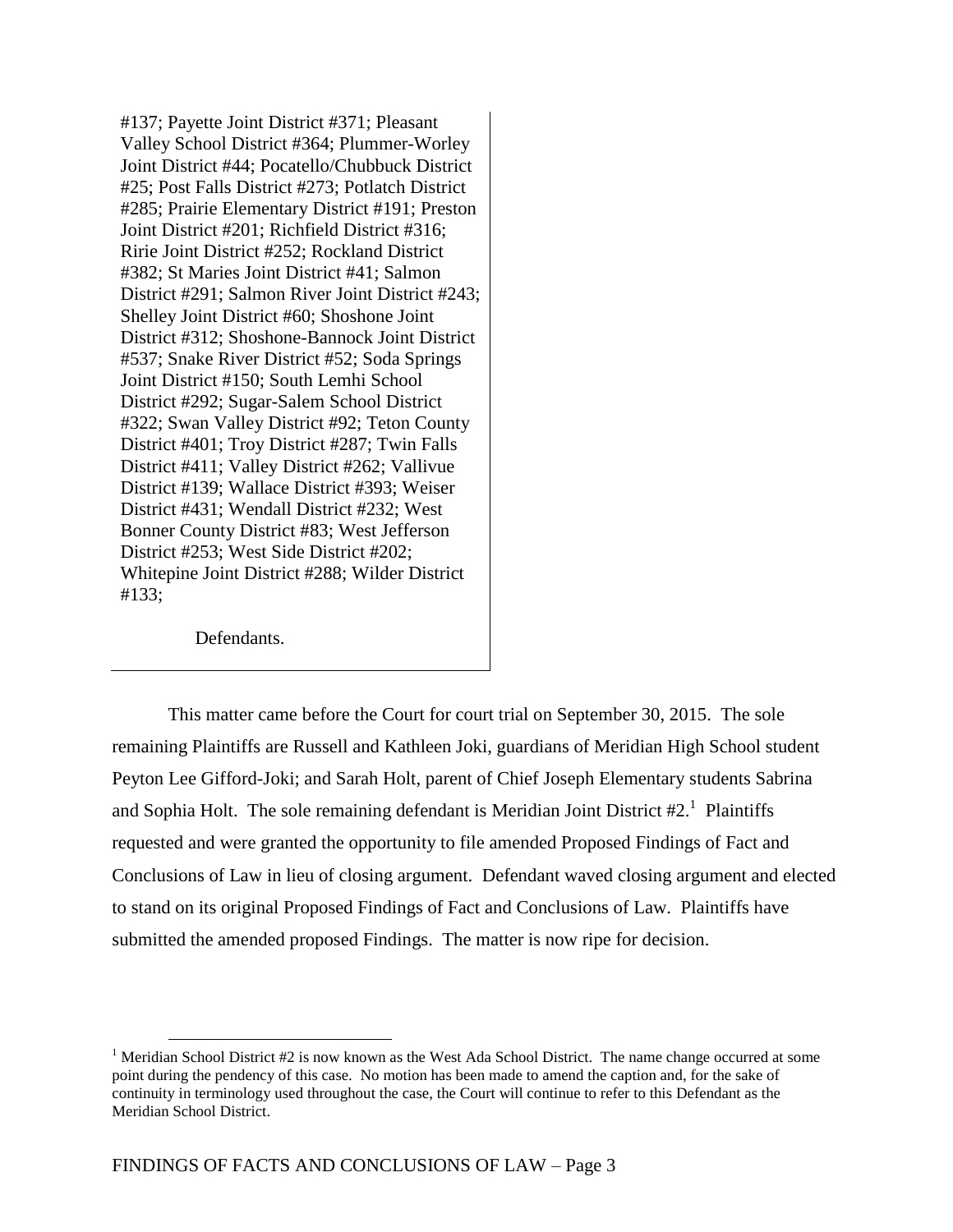#### **I. PROCEDURAL HISTORY AND BACKGROUND**

This case commenced as an action challenging the statewide system of funding for Idaho's public schools and the constitutionality of fees charged to students in public schools throughout the state. The suit was initiated on October 1, 2012 by Russell Joki and sixteen other individuals against the State of Idaho, the Superintendent of Public Instruction, the Department of Education, the Idaho State Legislature, and all 114 public school districts, plus one charter school. Plaintiffs sought to proceed by class action as representatives of a class consisting of all students currently enrolled in the defendant school districts together with their parents or guardians.

This Court earlier dismissed the State of Idaho, the Superintendent of Public Instruction, the Department of Education, and the Idaho State Legislature (State Defendants) from the action. In addition, fifty-three public school districts were voluntarily dismissed by Plaintiffs before being served. Following these dismissals, fourteen of the plaintiffs were granted leave to withdraw, leaving the current Plaintiffs as the remaining plaintiffs. On May 24, 2013, the Court issued a memorandum decision denying class certification and granting motions to dismiss all of the remaining defendants except the Meridian School District #2.

Pursuant to stipulation, Plaintiffs were granted leave to file a Second Amended Complaint on July 16, 2013. With the Second Amended Complaint, Plaintiffs seek to recover school fees paid by the named plaintiffs and proceed as class representatives in a class action representing patrons of the Meridian School District. The complaint alleges two causes of action. First, Plaintiffs seek reimbursement of certain fees imposed by the Meridian School District and a declaratory judgment that the imposed fees are unconstitutional. Second, Plaintiffs seek a declaratory judgment against the State Defendants that the current system of funding education in Idaho is unconstitutional. In November, 2013 the Court again dismissed the State Defendants for failure of Plaintiffs to exhaust their remedies against the local school district as required by the Constitutionally Based Educational Claims Act, I.C. §§ 6-2201 through 6-2216.

Following a period of discovery, Plaintiffs moved to certify the remaining claims as a class action on behalf of

All children enrolled in Meridian Joint School District #2 public and charter schools, in grades K through 12, during the school year 2012–13 (and succeeding years during the pendency of this litigation) together with their parents, guardians and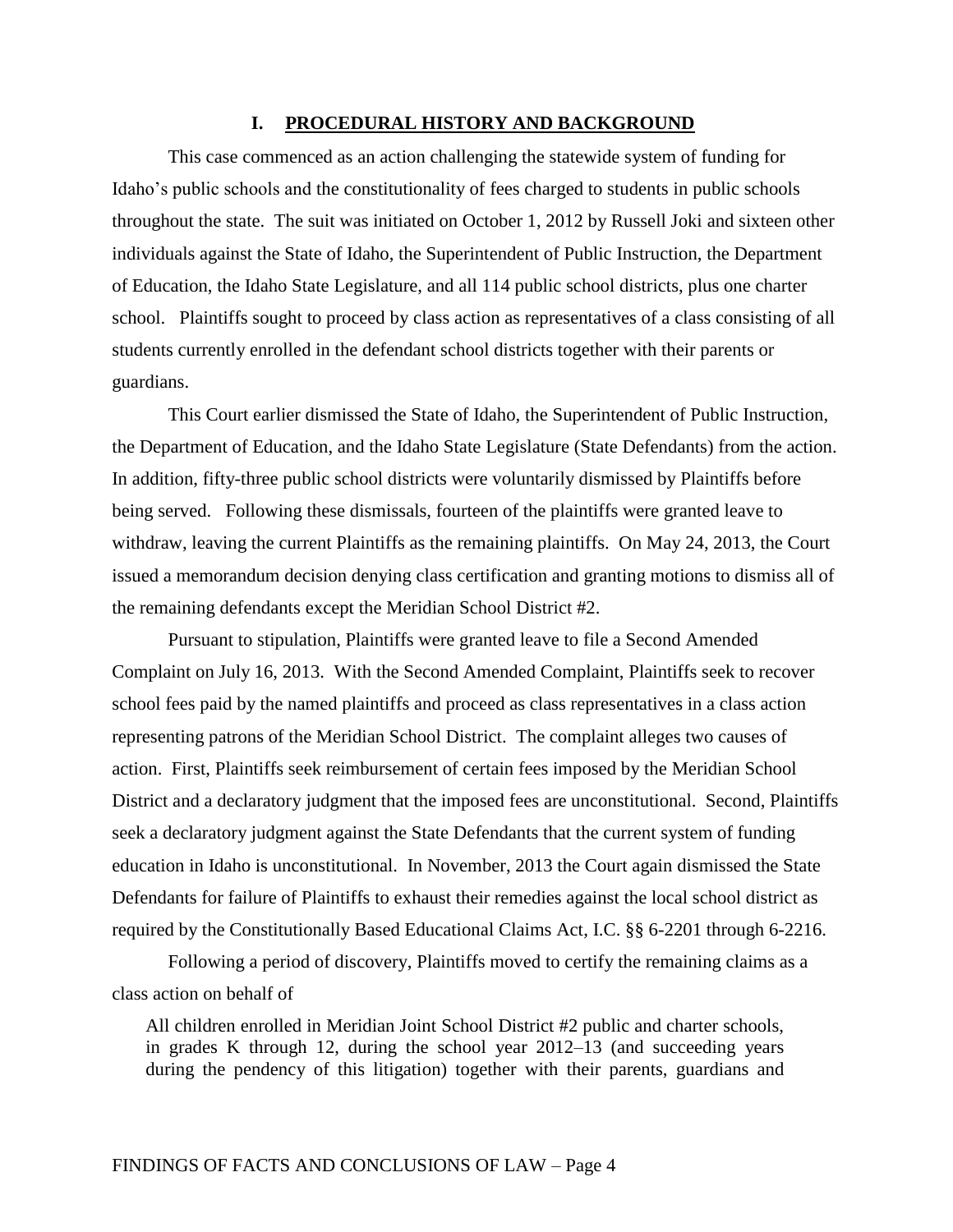other persons responsible for payment of fees to participate in Meridian's free common schools.

The Court denied class certification for reasons set forth in a decision entered June 27, 2014, primarily because of concerns over the suitability of the Plaintiffs as representatives of the proposed class. That decision and order gave Plaintiffs additional time to address the concerns raised by the Court in its initial decision. Following Plaintiffs' response and Defendant's reply, the Court entered another Memorandum Decision and Order on November 25, 2014 that denied class certification. <sup>2</sup>

Thereafter, Plaintiffs moved to alter or amend the decision pursuant to I.R.C.P. 59 (e). The Court treated the motion as a motion to reconsider under I.R.C.P. 11 (a) (2). The motion to reconsider was denied and the case was set for trial on the remaining issues in the case. The parties have submitted extensive proposed findings of fact and conclusions of law, many of which do not materially bear upon the remaining issues in the case. The Court limits this decision to determinations of fact material to resolution of the remaining issues.<sup>3</sup>

#### **II. REMAINING ISSUES TRIED**

- 1. What fees were paid by Plaintiffs as patrons of Meridian Joint District #2 on behalf of their wards or children during the school year 2012-2013 and years following?
- 2. Do Plaintiffs have standing to bring this action?
- 3. Were some or all of those fees unconstitutional?
- 4. If some or all of the fees are unconstitutional, what is the proper relief?

#### **III. FINDINGS OF FACT**

# **The Court makes the following findings of fact based on the evidence adduced at trial:**

1. Russell Joki is the grandfather of Peyton Joki, Sabrina Holt and Sophia Holt. At the time this case was filed Peyton Joki was enrolled In Meridian High School as a junior. Sabrina Holt and Sophia Holt were enrolled as kindergartners in Chief Joseph Elementary School. The

<sup>&</sup>lt;sup>2</sup> The decision was signed and served on the parties on November 14, 2014. There was an unexplained delay in entry of the decision on the Register of Action.

 $3$  For example, there was testimony regarding the building of football fields and gymnasiums and the "pay to play" policy of the school district which apparently requires the payment of a fee to participate in inter-scholastic athletics. There was no evidence that any of the students involved in this case participated in any interscholastic athletics for which a fee was charged or that a patron paid such a fee on their behalf.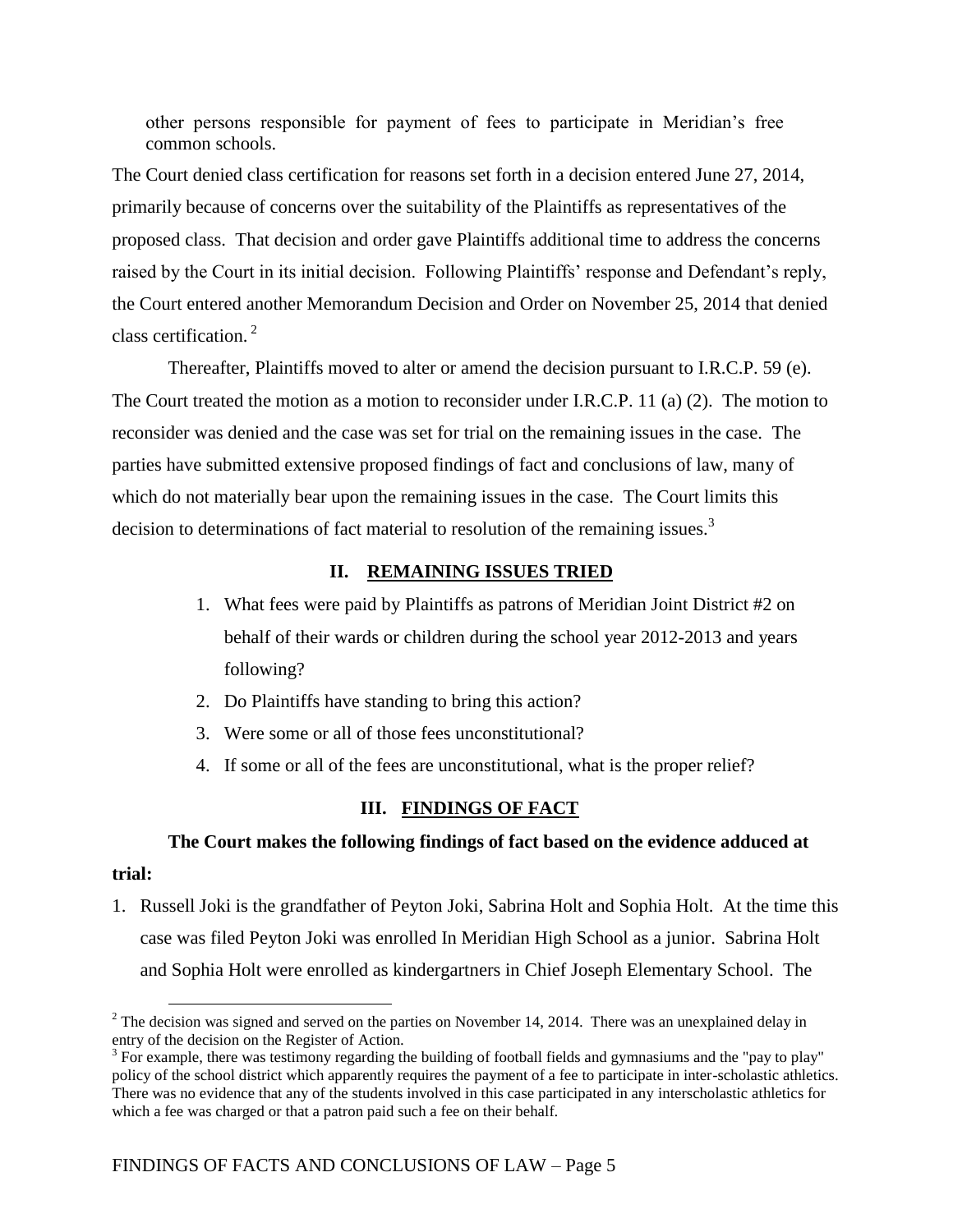caption of this case suggests that Kathleen Joki is a guardian of Peyton Joki and that Sarah Holt is the mother of Sabrina Holt and Sophia Holt, but there is nothing in the evidence that actually identifies them or explains their relationship to the case.<sup>4</sup>

- 2. During the 2012 2013 school year Peyton Joki was enrolled In Meridian High School as a junior. He enrolled for the 2013 – 2014 year as well and graduated high school in the spring of 2013. Meridian High School is operated by the Meridian School District.
- 3. During the 2012 2013 school year Sabrina Holt and Sophia Holt were enrolled in kindergarten at Chief Joseph Elementary School. Chief Joseph Elementary School is operated by the Meridian School District. There is no evidence in the trial record that Sabrina Holt and Sophia Holt continued to be enrolled in Chief Joseph Elementary School after the 2012 – 2013 school year. The only mention of their continued attendance is in the comments of counsel. Comments of counsel are not evidence.
- 4. Peyton Joki paid, or had paid on his behalf, fees for classes taken during his junior year. Those fees, and the explanation for each charge, are:

| Chemistry Lab          | \$10        | chemicals consumed in doing experiments                    |
|------------------------|-------------|------------------------------------------------------------|
| Food/Nutrition         | \$25        | ingredients used by the students in the menus they prepare |
| Art/Pottery            | <b>\$30</b> | clay and glazes used by the students                       |
| <b>Sports Medicine</b> | \$15        | tape used by students                                      |
| Junior Class Dues      | \$10        |                                                            |
| Total                  | $$85^5$     |                                                            |

No explanation was offered regarding the class dues. In the absence of any testimony, the Court declines to speculate as to the use to which these funds are put.

- 5. There is no evidence that Peyton Joki, or anyone on his behalf, paid any fees for his classes during his senior year. Although a Meridian High Transcript Request Form was admitted into evidence, there is no evidence that Peyton Joki requested a transcript or paid any fee.
- 6. In the fall of 2012, Russell Joki along with his daughter attended the registration of his granddaughters for kindergarten. At the time of registration his daughter did not have the funds to pay the \$45 fee for each child. She was embarrassed to ask the principal for a waiver of fees. Russell Joki paid the fees on her behalf. In addition, the school asked "each

<sup>&</sup>lt;sup>4</sup> This lack of evidence does not ultimately impact the findings of fact or conclusions of law made in this case.

<sup>&</sup>lt;sup>5</sup> The testimony adduced at trial was not clear on all of the fees paid. At the close of trial the Court inquired as to the exact amount and nature of the fees. Plaintiffs' counsel was asked to include a list of the fees in the post-trial filings with Defendant's counsel given the opportunity to object if he disagreed. Defendant's counsel not having filed an objection, the Court is treating the list provided by Plaintiff's counsel as stipulated.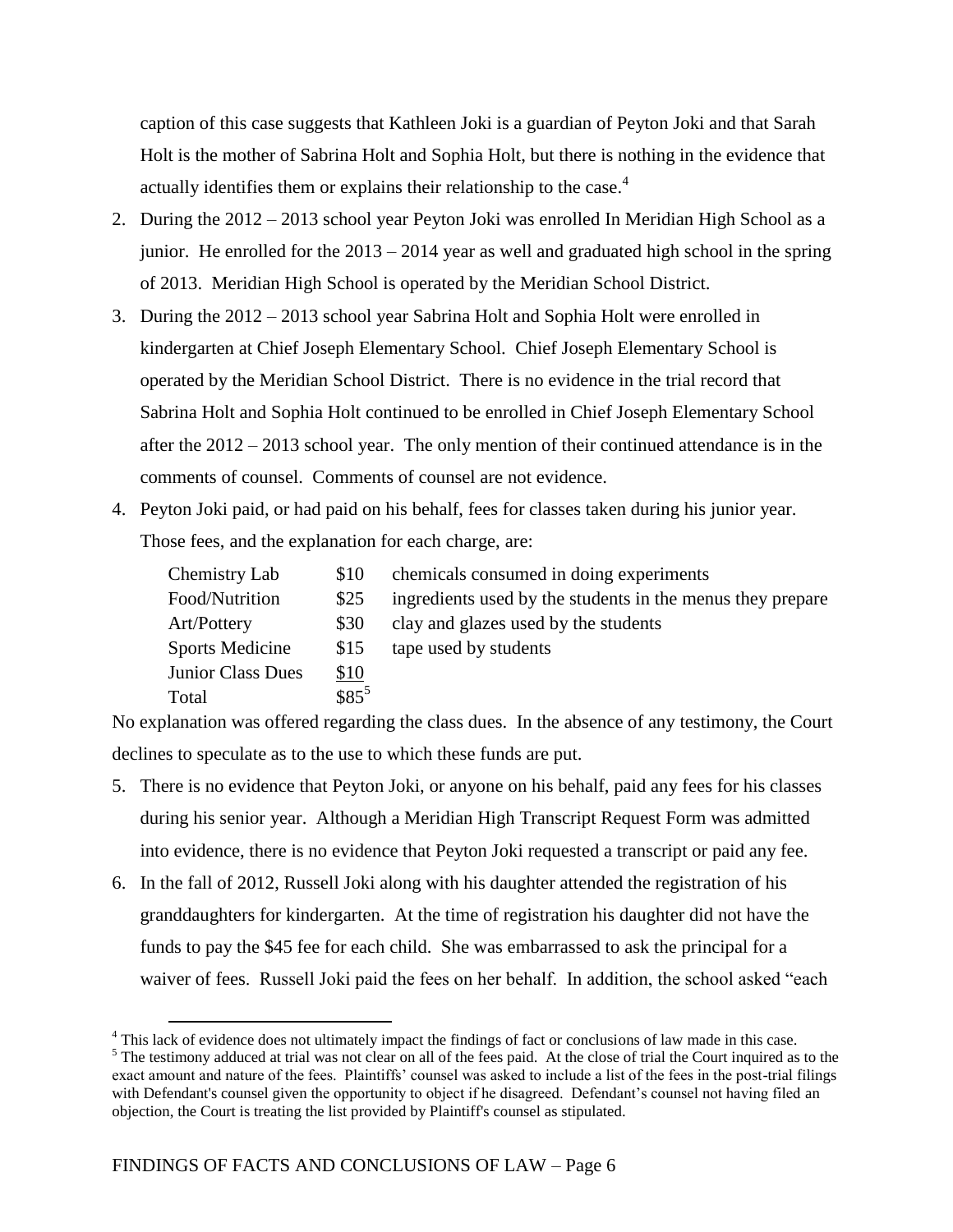family to provide one ream of "8  $\frac{1}{2}$ " x 11" white copy paper. The record is silent as to whether Plaintiffs provided the requested paper.

- 7. There was no testimony regarding the payment of any fees or the provision of any classroom supplies on behalf of Sophia Holt or Sabrina Holt for any year following the 2012 – 2013 school year.
- 8. It is the practice of the Meridian School District that no middle school or high school student will be denied a class for lack of ability to pay fees. The student or parent may request through the principal of the school either a waiver of the fees or payment of fees in installments.<sup>6</sup>
- 9. It is the practice of the Meridian School District that a parent of an elementary student may seek a waiver of this requirement through a request made to the principal of the school the child is attending. The determination of whether to grant a waiver is made by the principal.
- 10. It is possible for a student in the Meridian School District to meet all of the requirements of graduation without paying a fee for class. In other words, there are sufficient classes available in the required subjects/topics that do not have an associated fee such that a student can obtain enough credits of the required types to graduate without ever paying a fee.
- 11. The Meridian School District decides whether to charge a fee for a particular class depending on whether the class calls for the use of "consumables." "Consumables" are items either used up by the student during the course of the class or which result in a product the student retains.

#### **IV. CONCLUSIONS OF LAW**

**Based upon the facts found, the Court makes the following conclusions of law. To the extent that these Conclusions of Law refer to facts not set forth above, the same are perceived by the Court to be mixed questions of law and fact. Any such new facts should be construed as additional findings of fact.**

<sup>&</sup>lt;sup>6</sup> The court infers that installment payments are available based upon the deposition testimony of Dr. Clark.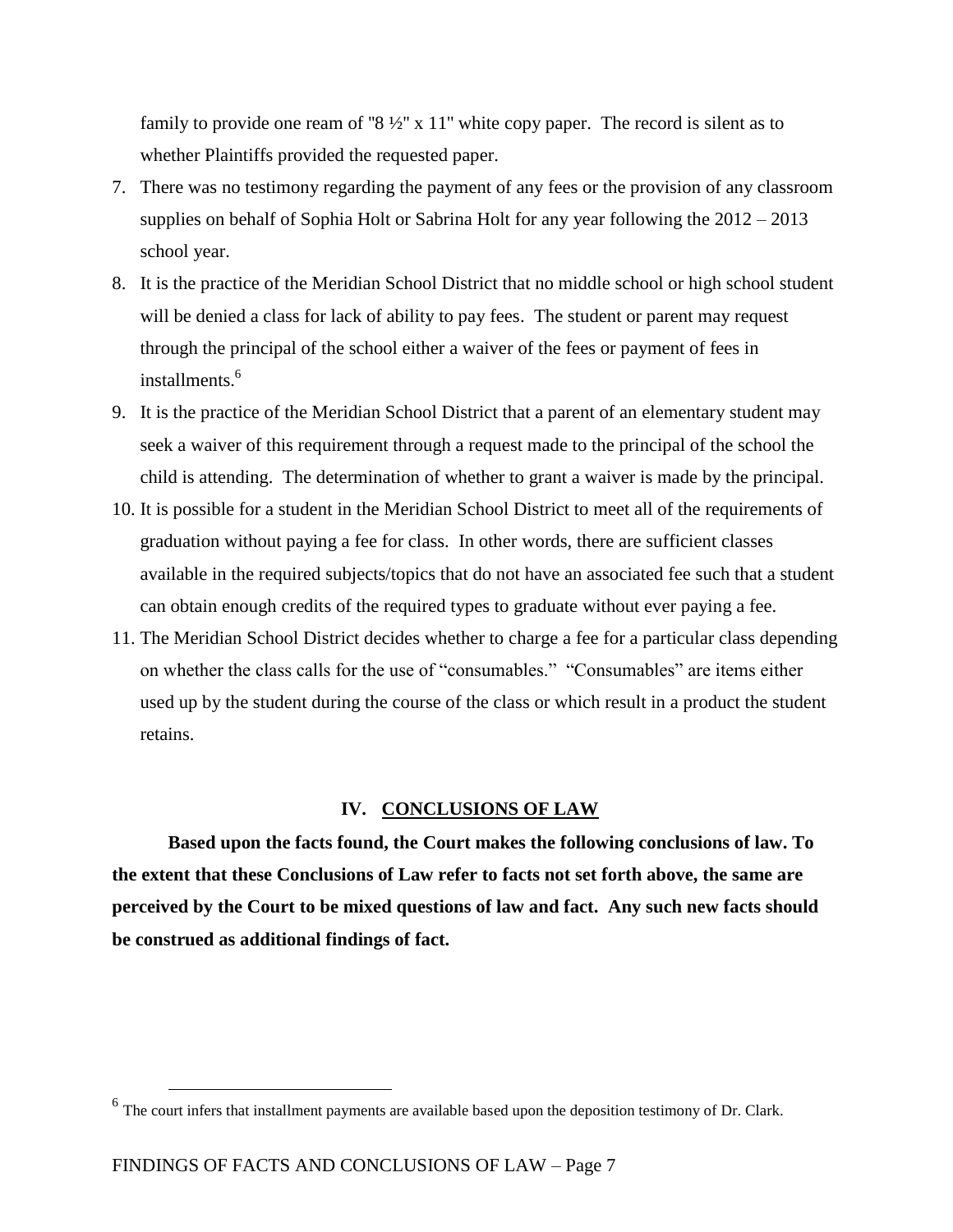### **A. STANDING**

1. This is a constitutional challenge to the legality of fees charged by the Meridian School District to Peyton Joki as a condition to taking certain courses as a junior at Meridian High School. It is also a challenge to the fees charged to Sophia and Sabrina Holt to attend Chief Joseph Elementary School as kindergarten students. The outcome of this case is governed by Article IX, Section 1 of the Idaho Constitution This provision reads:

"The stability of a republican form of government depending mainly upon the intelligence of the people, it shall be the duty of the legislature of Idaho, to establish and maintain a general, uniform and thorough system of public, free common schools."

- 2. Procedurally, this case is governed by The Constitutionally Based Educational Claims Act (CBECA), I.C. Title 6, Chapter 22. CBECA confers standing on "Any person who is a schoolchild, the parent or guardian of a schoolchild, or the parent or guardian of a child who will enter public school in the next two (2) years..." Russel Joki is the guardian of Peyton Joki and therefore he has standing to seek recovery of fees paid by or on behalf of Peyton Joki.
- 3. As to Sophie and Sabrina Holt, Russell Joki is not a patron of the School District because he is neither their parent nor guardian. Joki lacks standing to seek recovery of the fees paid on behalf of the Holt sisters.
- 4. Sarah Holt would have standing to seek recovery of the fees paid on behalf of the Holt sisters if she had proven the allegation in the complaint that she is their mother. She did not appear and testify at trial and no evidence was introduced in support of that allegation. The allegation was not admitted in the answer filed by Defendant. Nor is this a fact of which the court may take judicial notice. Sarah Holt does not have standing.

#### **B. WERE SOME OR ALL OF THE FEES UNCONSTITUTIONAL?**

- 5. The direct challenge here is to the requirement that the school be "free," but the issue of what is a "thorough" education is also implicated.
- 6. At first glance, it would seem that "free" means "free." That is, something that is provided without charge, or not costing any money. However, language in *Paulson v. Minidoka*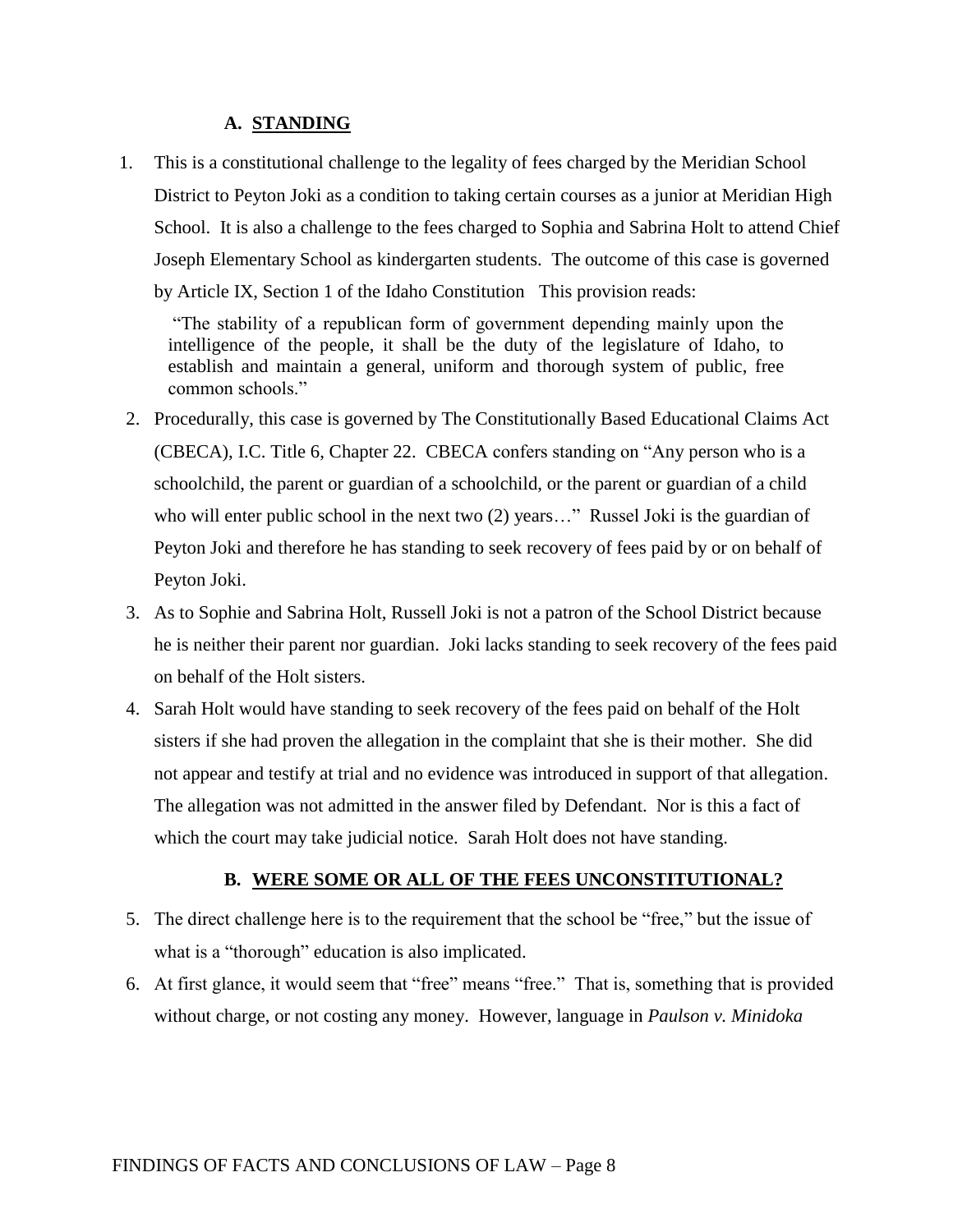*County<sup>7</sup>* suggests it may be appropriate to require students to pay for some items as a condition of attending school:

Unlike pencils and paper, the student has no choice in the quality or quantity of textbooks he will use if he is to earn his education. He will use exactly the books, prescribed by the school authorities, that his classmates use; and no voluntary act of his can obviate the need for books nor lessen their expense. School books are, thus, indistinguishable from other fixed educational expense items such as school building maintenance or teachers' salaries. The appellants may not charge students for such items because the common schools are to be 'free' as our constitution requires. *Paulson v. Minidoka Cnty. Sch. Dist. No. 331*, 93 Idaho 469, 472-73, 463 P.2d 935, 938-39 (1970).

This language in *Paulson* is apparently the justification of the fees charged in this case. In particular, *Paulson* distinguishes between "pencils and paper" and textbooks. Defendant takes from the *Paulson* case that a school district is free to charge fees so long as it is for "consumables"<sup>8</sup> or results in something tangible the student may consume or take-home.<sup>9</sup> Defendant has some support in this. Exhibit 12 stipulated into evidence contains *Guidelines for the Charging of Student Fees* adopted by the State Board of Education in 1970. Former State Superintendent Evans also referred to this in his testimony. Those guidelines suggest that a student may be required to "furnish items which are consumed on an individual basis, if the quality and quantity of such items are not prescribed." It is but a short step from there to have the school provide the item at the student's expense.

- 7. This interpretation places entirely too much weight on the distinction drawn in *Paulson*. The real distinction drawn in *Paulson* was the difference between educational activities and extracurricular activities. The Supreme Court defined "extracurricular activities" as items "outside of or in addition to the regular academic courses or curriculum of the school." A mandatory charge levied on students whether they participate or not in the activities is improper under the Idaho Constitution. Where the fees for extracurricular activities are optional, they do not contravene the Constitution. That is one teaching of *Paulson*.
- 8. Defendant suggests that because a student may chart a course through junior high and high school to graduation without paying fees, the school may charge for some of its classes. This implicates the question of what constitutes a "thorough" education. At what point is a course offering so extraneous to a regular academic course so as to be not part of a

<sup>7</sup> 93 Idaho 469, 463 P.2d 935 (1970)

<sup>&</sup>lt;sup>8</sup> E. g., the tape in Peyton Joki's Sports Medicine class and the chemicals for the Chemistry Lab class.

 $9$   $E.g.,$  the sculpture fashioned with the clay in Pottery class.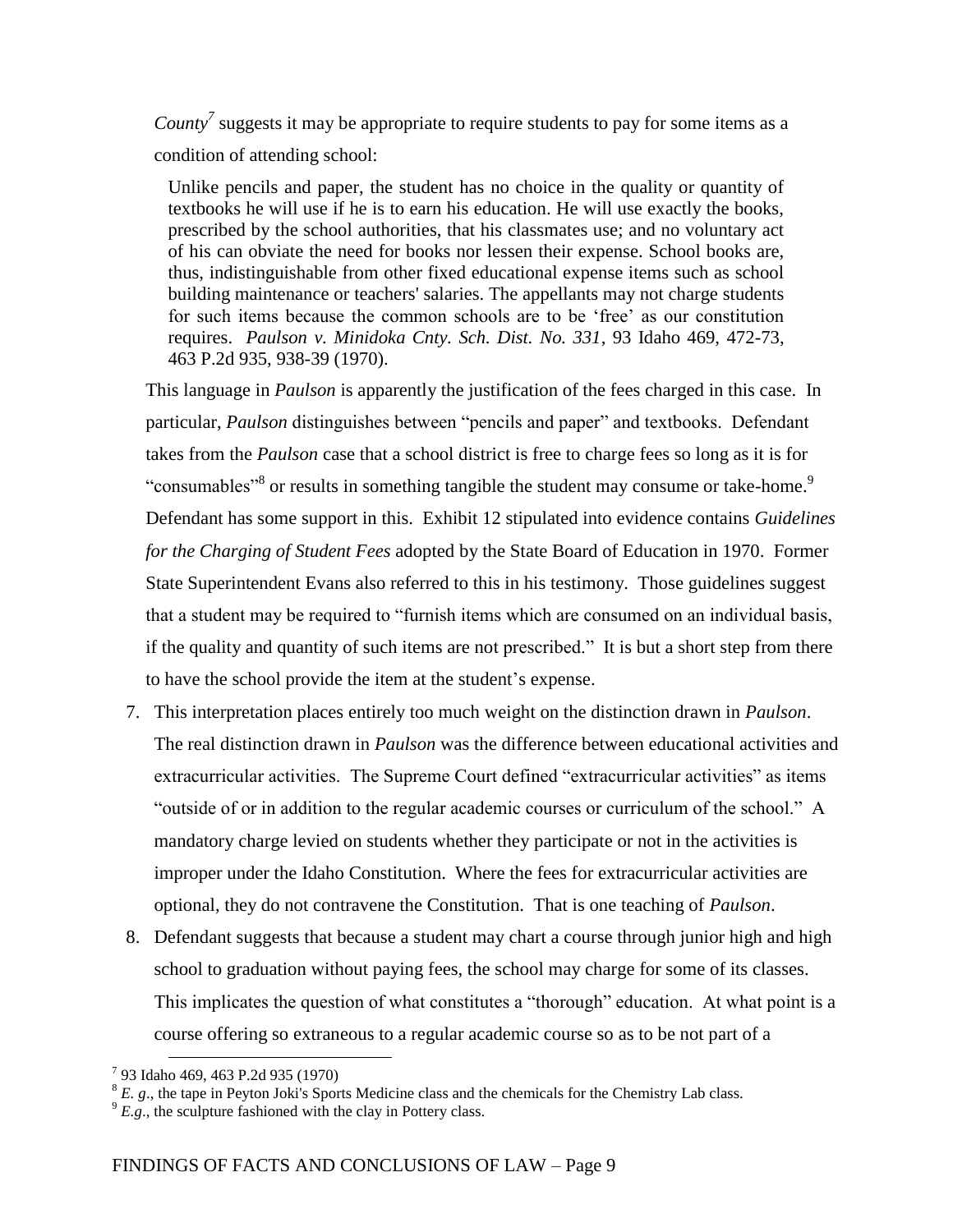thorough education? The complete answer to that question is beyond the scope of the evidence presented in this case.<sup>10</sup> The question here is whether the Defendant is providing a *general, thorough and free* education to Peyton Joki. The Court concludes it is not. The fees charged Peyton Joki at issue in this case are not the equivalent of pencils and paper a student might be expected to bring to school. Where a class is offered as part of the regular academic courses of the school, the course must be offered without charge. Based upon the evidence available in this case, the best determinant of whether a class is part of the regular academic course of the Defendant is whether academic credit toward graduation is granted for the class. In Peyton Joki's case, this seems to be true for everything except Junior Class Dues. In the Exhibits concerning the courses and course fees there is no description of "Junior Class" as an academic course.

9. In the *Paulson* case the court was dealing with a fee that combined charges for textbooks and charges for extracurricular activities. As to the portion of the levee attributable to extracurricular activities the court held:

A levy for such purposes imposed generally on all students whether they participate in extra-curricular activities or not, becomes a charge on attendance at the school. Such a charge contravenes the constitutional mandate that the school be free. *Paulson v. Minidoka Cnty. Sch. Dist. No. 331*, 93 Idaho 469, 472, 463 P.2d 935, 938 (1970).

As to the Junior Class Dues, nothing in the record suggests they were voluntary. The class dues appear to fall in that category of charges described in Paulson as a "charge on attendance at the school." As such, they are impermissible.

10. Defendant also suggests that the fees are proper because the student (or student's parent) can seek a waiver of the fees through the principle of the school the student is attending. The underlying logic to that argument is that the constitutionality of the fee charged depends upon the financial circumstances of the parent involved. If a student or the student's parents cannot afford the fee, they are required to pay and it does not offend the Constitution. If the student or the student's parents cannot afford the fee, they are not required to pay it and therefore requirement that the education be "free" is met.

 $10$  The answer to that question is more properly focused in a circumstance where the complaint is that a course is missing that should be present. For example, does a thorough education require the teaching of language arts and literature in the high school or may an education be complete with that received through middle school? Happily, we are not faced with that question here.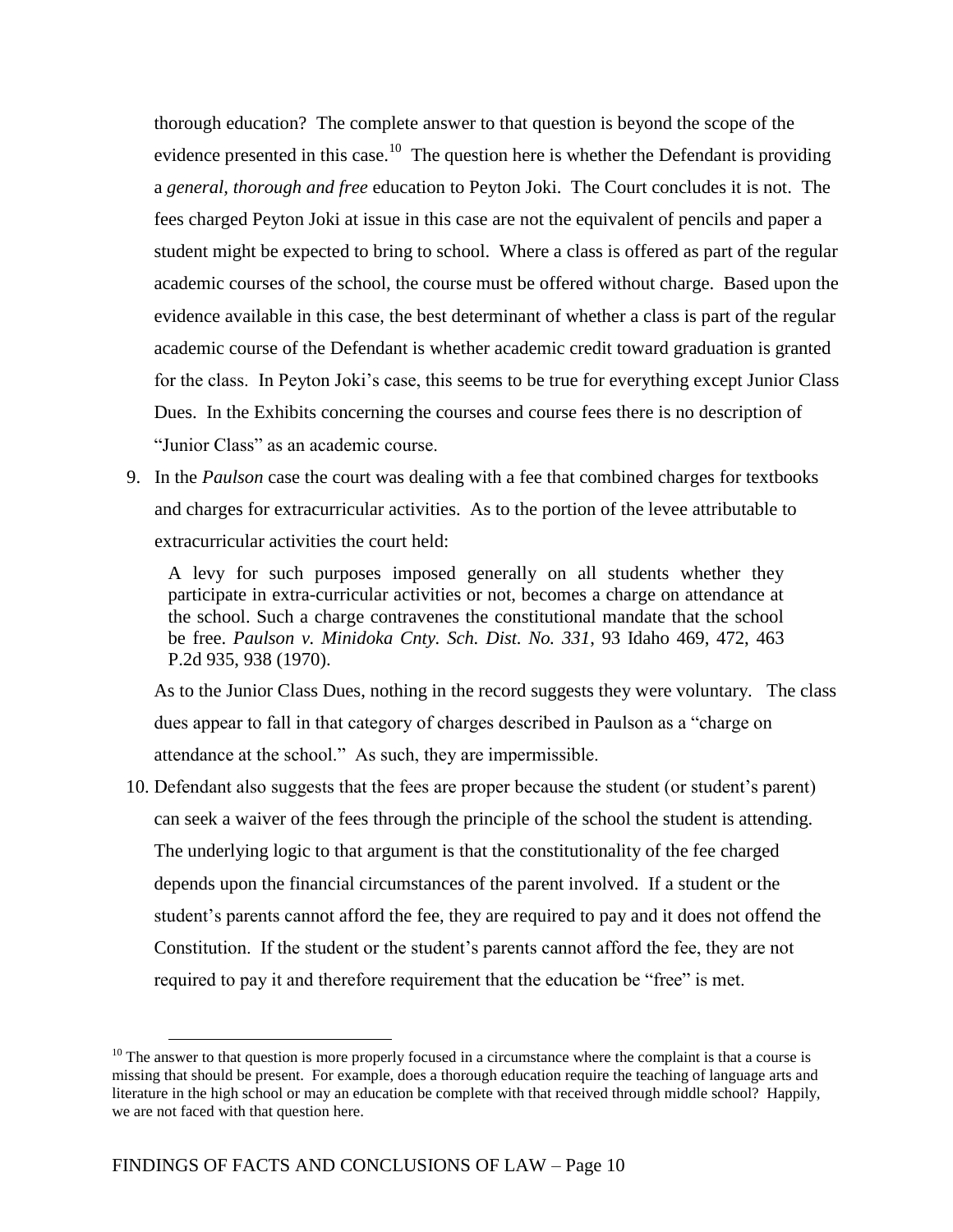- 11. The alternative logic is that only those classes offered without charge are part of the constitutionally required thorough education. There is nothing in the evidence to support this proposition. As Dr. Clark pointed out in her testimony, parents regularly have to make choices concerning what their children may have or not have. A parent may be forced to tell their child "Drill team is beyond our means." Certainly some families are able to afford things that other families are not. A family may be forced to choose between buying a boat or a trip to Disneyland because they cannot do both. What a family should not be forced to choose is whether one child may take advanced placement history or another take heavy duty diesel repair when they cannot afford both. Nor should students or their parents be required to purchase their education on the installment plan. Nor should students or parents be required to seek charity, which may or may not be granted, to enable a child to take a class offered by a school district for credit toward graduation. The fact that the fees may be waived in the discretion of the principle of the building does not render them constitutional.
- 12. Plaintiffs are not required to comply with the Idaho Tort Claims Act, I.C. §6-901 *et seq.*, to seek recovery for fees improperly charged and paid. Just as the Idaho Tort Claims Act does not apply to an action based upon I.C. §63-3074, it does not apply to an action brought under CBECA. *Greenwade v. Idaho State Tax Comm'n,* 119 Idaho 501, 808 P.2d 420 (Ct. App. 1991). *Greenwade* involved a suit by a taxpayer that alleged his property had been illegally taken to satisfy unpaid taxes. The court held that the Tort Claims Act did not apply because the claim for return of property erroneously or illegally seized for payment of taxes did not fit the definition of a claim for tort damages. The court rejected the argument that I.C.  $\S 6$ -904A<sup>11</sup> required the filing of a tort claim. The court noted that the Idaho Income Tax Code specifically authorized the suit. Further, by definition, the term "claim" as used in the Tort Claim Act means claims for damages arising from tortious conduct. A claim for the return of property erroneously or illegally seized for payment of

 $11$  As quoted in the opinion, the statute at the time read the same as it does today:

Exceptions to governmental liability. -- A governmental entity and its employees acting within the course and scope of their employment and without malice or criminal intent and without reckless, willful and wanton conduct as defined in section 6-904C, Idaho Code, shall not be liable for any claim which:

<sup>1.</sup> Arises out of the assessment or collection of any tax or fee . . . .

 <sup>119</sup> Idaho 504,808 P.2d 423.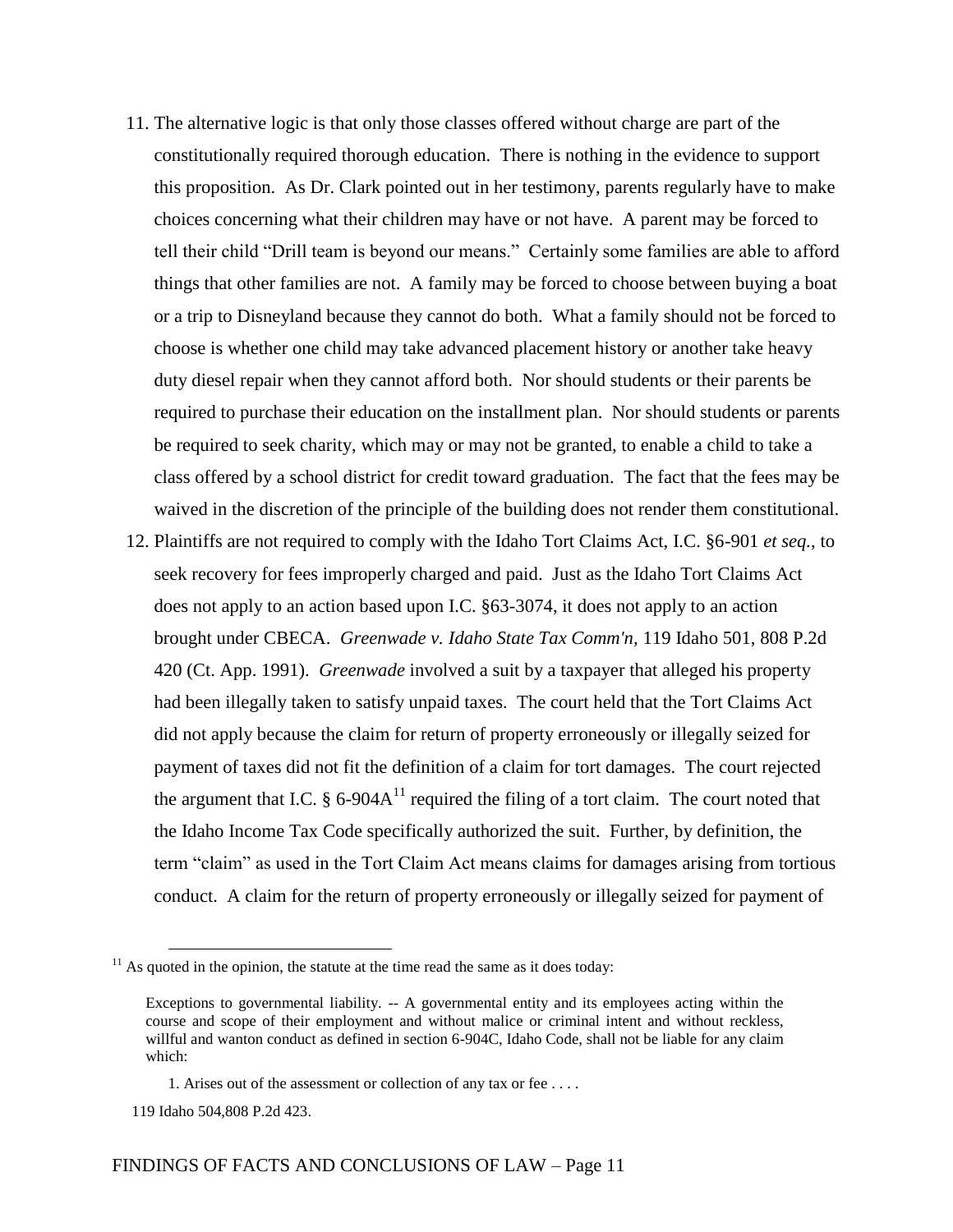taxes does not fit the definition of a claim for tort damages. In this case, the suit is for return of monies unconstitutionally taken in the form of charges for taking a class or attendance at school. CBECA mandates that this action be brought under CBECA rather than the Tort Claims Act. I.C. §6-2205 (1).

13. I.C. § 6-2209 (4) (d) authorizes the District Court to issue "any order that it determines would assist the local school district in providing constitutionally required educational services." Given the limited nature of the evidence and claims in this case at this point, the Court has found the Defendant School District did not provide all constitutionally required educational services to Peyton Joki.

#### **C. APPROPRIATE REMEDY**

14. The remedies delineated in CBECA are largely concentrated on correcting underfunding or the misuse of funds, $12$  but the act is not confined to only issues of underfunding and misuse of funds. CEBCA provides that "the district court may issue *any order* that it determines would assist the local school district in providing constitutionally required educational services." I.C.§6–2209(4)(d) (emphasis added). CBECA defines constitutionally required educational services as those "services that must be provided under section 1, article IX of the constitution of the state of Idaho." I.C. § 6-2202. Thus, the Act contemplates any claim implicating the school district's provision of constitutionally required educational services—in this case, the provision of free common schools. The only case to discuss the scope of remedies available under CBECA suggests the Court may fashion any remedy available in law or equity to ensure a school district's constitutional compliance. In a case where the trial court found CBECA unconstitutional because it limited the remedies available to a court, the Idaho Supreme Court held:

These provisions [referring to I.C. §§ 6-2209 through 6-2211] are not limitations on the power of the district court; instead, those statutes grant the district court the authority to enter specific orders against the school district regarding the use of its resources. They are not an infringement of the judicial power, but an expansion of it. *Osmunson v. State,* 135 Idaho 292, 298, 17 P.3d 236, 242 (2000).

<sup>&</sup>lt;sup>12</sup> The Court may (1) enjoin a school district from offering non-mandated services, (2) enjoin a school district from offering services in a manner that consumes more resources than necessary, or (3) order a school district to impose authorized levies in the maximum amount allowed by law. I.C. § 6-2209(4).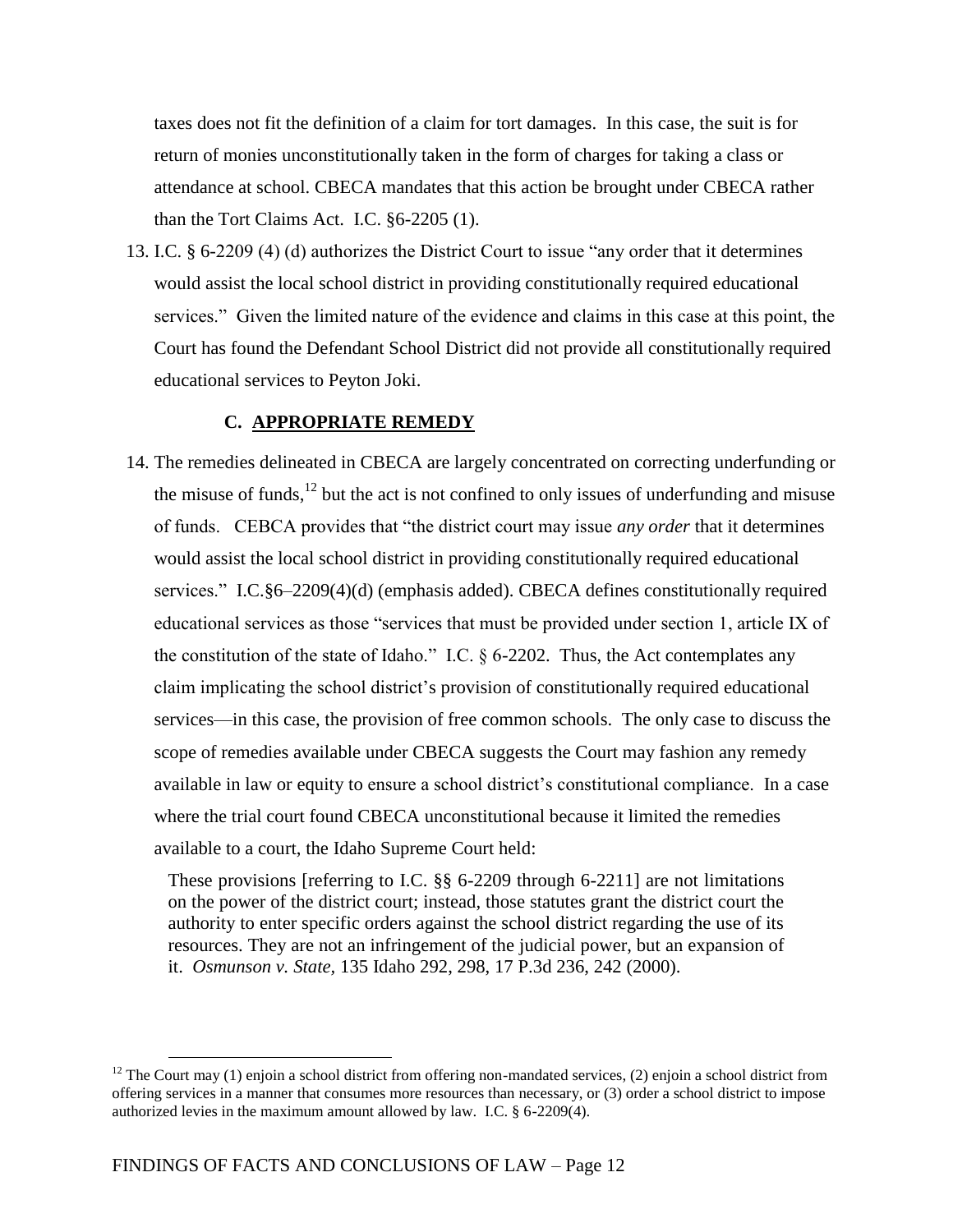The *Osmanson* court then quoted I.C.§6–2209(4)(d) and stated "We are unable to determine what remedies the district court found to be unconstitutionally foreclosed." 135 Idaho 292, 298, 17 P.3d 236, 242 (2000).

- 15. The events giving rise to this case and the claims presented at trial occurred three years ago. Peyton Joki has graduated high school and prospective relief is not appropriate. An injunction would provide no relief to Peyton Joki or his grandfather/guardian. Nor would further inquiry into the allocation of resources made by Meridian School District provide information that would benefit this Plaintiff on the claims that remained for trial.
- 16. Under the circumstances of this case, the appropriate remedy is in order requiring the Meridian School District to restore the monies to Russell Joki that he was improperly forced to pay.
- 17. Given the result reached, a declaratory judgment is not appropriate. The monetary remedy granted affords complete relief under the circumstances. A declaratory judgment would not provide any additional relief.

## **D. OTHER AFFIRMATIVE DEFENSES**

18. Defendant asserted twenty-one defenses in its answer. All of those defenses have either been discussed and determined,  $13$  apply to other claims raised in the complaint that were not at issue in this trial,<sup>14</sup> are incompletely pled<sup>15</sup>, or have been abandoned.<sup>16</sup> They will not be further discussed.

## **E. ADDITIONAL HOLDINGS IN THE EVENT OF APPEAL**

19. The Court has determined that there is insufficient evidence in the trial record to prove Sarah Holt is the parent of the Holt sisters. The Court has also determined that Russell Joki does not have standing to seek recovery of the monies paid on behalf of the Holt sisters for their kindergarten fees. In the event either of these rulings should be reversed on appeal.<sup>17</sup>

 $^{13}$  *E.g.*, Fifth Defense – failure to comply with the Tort Claims Act.

<sup>&</sup>lt;sup>14</sup>  $E.g.,$  Fourth Defense – the purported class cannot be certified under I.R.C.P. 23.

<sup>&</sup>lt;sup>15</sup>  $E.g.,$  Thirteenth Defense – statute of limitations.

<sup>&</sup>lt;sup>16</sup> *E.g.*, Twenty-first Defense – violation of The Idaho Rules of Professional Conduct.

 $17$  It is certainly possible to read CBECA as conferring standing on Russell Joki on this issue. The statute confers standing on a patron to "bring suit against the local school district in which the schoolchild or potential schoolchild resides on the ground that the local school district is not providing constitutionally required educational services." The statute does not require, on its face, that the suit to be limited to the services provided to the patron's child. While this Court has ruled that this limitation exists as part of the fundamental requirement of standing, and on that grounds severely limited the evidence allowed at trial, the Court recognizes a contrary interpretation is possible.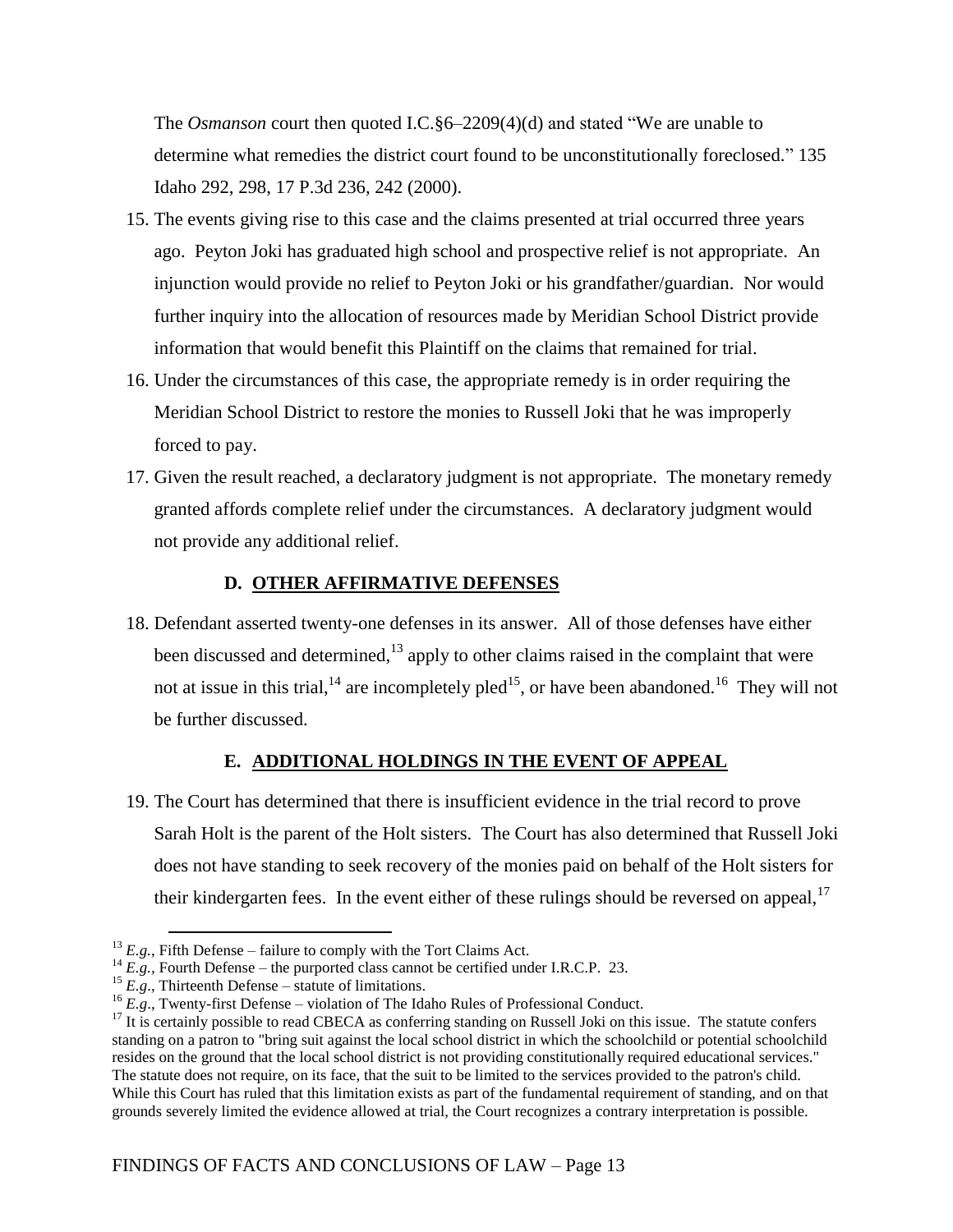the Court makes the following Conclusions of Law for whatever benefit they may be on appeal.

- 20. Defendant suggests it is free to charge for kindergarten because the Defendant is not required by law to provide kindergarten. This is incorrect. Other than a few exceptions contained in Title 33 Chapter 16, the legislature does not require that school districts offer a particular set of classes. Children under age seven or over age 16 are not required to attend school. Ultimately the determination of what constitutes a thorough system of education and the appropriate curriculum is, for the most part, left to the individual school districts. See I.C. §33-1612; *Thompson v. Engelking*, 96 Idaho 793, 537 P.2d 635 (1975). The decision to offer kindergarten simply represents a decision by the Meridian School District that kindergarten is part of a thorough education. Having determined that kindergarten is a part of its regular curriculum, the Meridian School District is not free to ignore the mandate of the Idaho Constitution that the education be free. The same rules that apply to schools in general apply to kindergarten.
- 21. With regard to the kindergarten fees charged the Holt sisters, the fees have four components – milk for snacks, field trips, school supplies, and art supplies. There is no indication that taking the field trips or receiving the daily milk is voluntary. There is no breakdown for the cost of the school supplies. This appears to be a levy against every student for the privilege of attending kindergarten. The \$10 Art Supply fee is subject to the same considerations as the Chemistry Lab fee charged Peyton Joki. The class fees charged the Holt sisters to attend kindergarten were impermissible fees under the holding in *Paulson*.
- 22. The events giving rise to this case and the claims presented at trial occurred three years ago. The Holt sisters are no longer in kindergarten. The only claim pled on their behalf was the charging of fees for kindergarten. Because they will not be repeating kindergarten, prospective relief is not appropriate. An injunction would provide no relief to Plaintiffs. Nor would further inquiry into the allocation of resources made by Meridian School District provide information that would benefit Plaintiffs on the claims that remained for trial.
- 23. Under the circumstances of this case, the appropriate remedy is in order requiring the Meridian School District to restore the monies to Sarah Holt that Russell Joki paid on her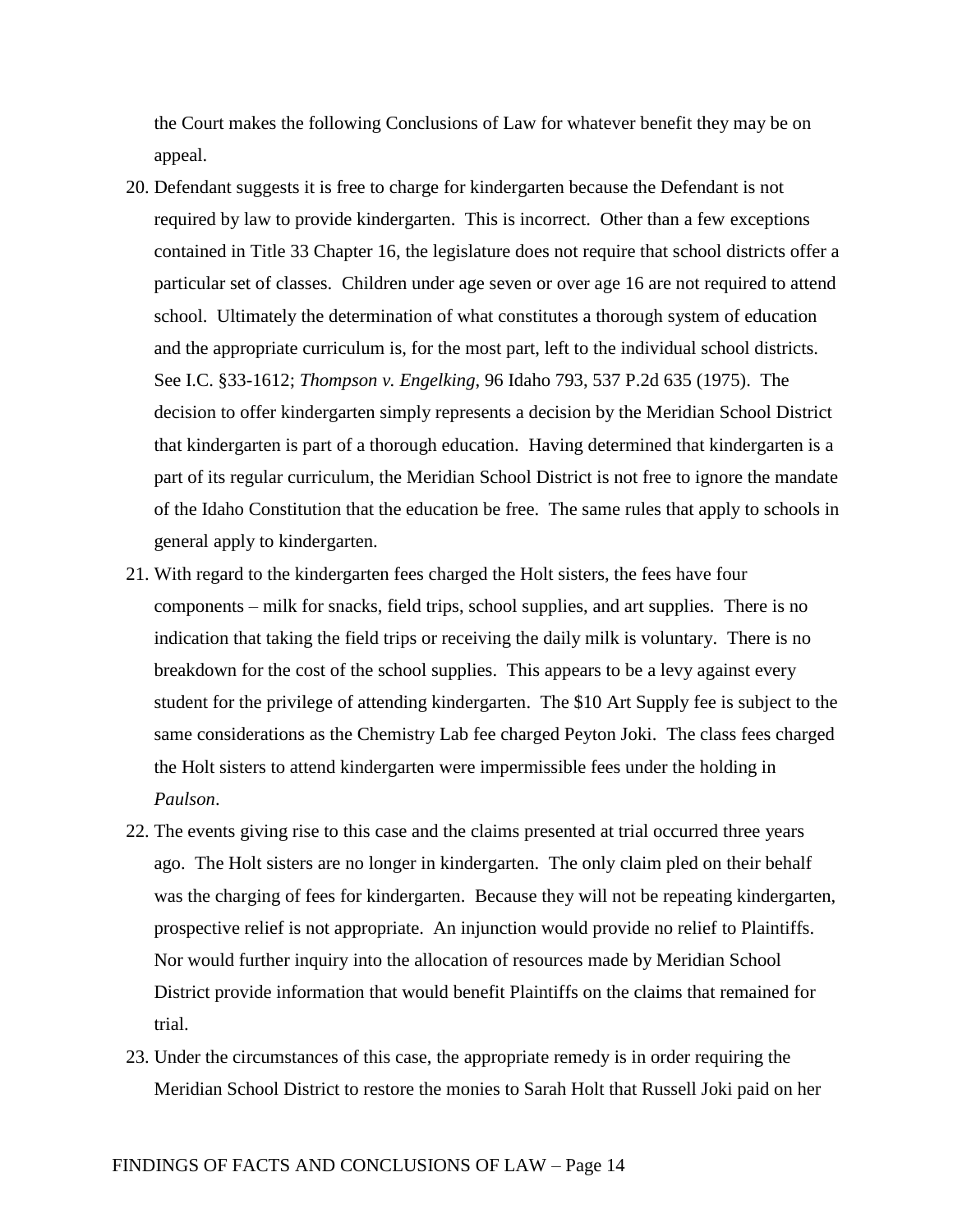behalf to enroll the Holt sisters in kindergarten. The fact that someone paid the fees at her request on her behalf does not render the charging of the fees constitutional nor entitle Meridian School District to retain them.

24. Given the result reached, a declaratory judgment is not appropriate. The monetary remedy granted affords complete relief under the circumstances. A declaratory judgment would not provide any additional relief.

#### **V. CONCLUSION**

These Findings of Fact and Conclusions of Law are intended to be the end of this case. The Court believes that all of the issues fairly raised by the pleadings and the evidence have been dealt with. This case is ready for entry of a final judgment which should include reiteration that the State Defendants have been dismissed. Counsel for the Defendant is directed to submit a proposed judgment complying with I.R.C.P. 54 (a) that includes dismissal by name of all of Defendants previously ordered dismissed, denial of the maintenance of a class action, and the order specified in these Findings of Fact.

IT IS SO ORDERED.

Dated this day of November, 2015.

RICHARD D. GREENWOOD District Judge

\_\_\_\_\_\_\_\_\_\_\_\_\_\_\_\_\_\_\_\_\_\_\_\_\_\_\_\_\_\_\_\_\_\_\_